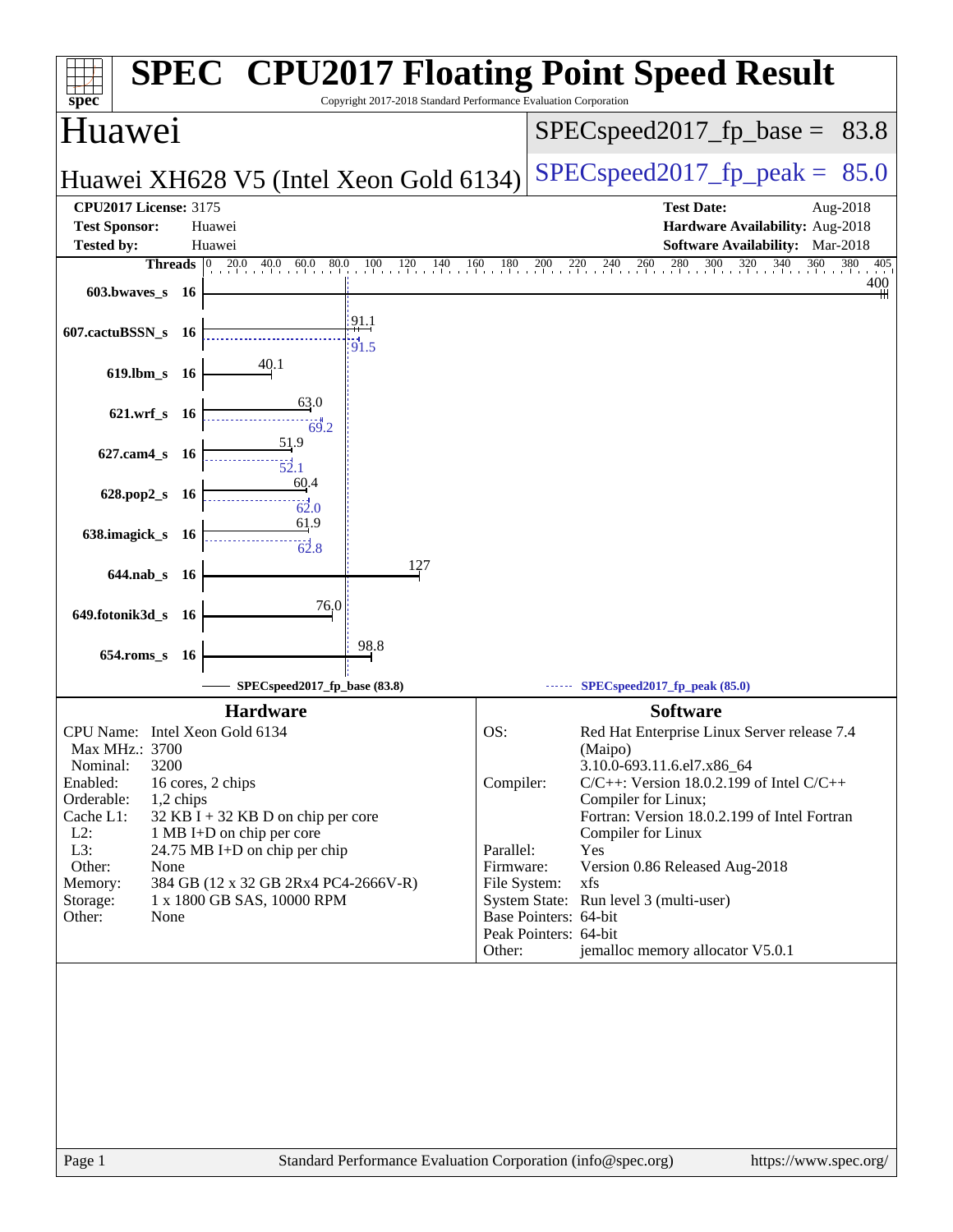### **[spec](http://www.spec.org/) [SPEC CPU2017 Floating Point Speed Result](http://www.spec.org/auto/cpu2017/Docs/result-fields.html#SPECCPU2017FloatingPointSpeedResult)** Copyright 2017-2018 Standard Performance Evaluation Corporation Huawei Huawei XH628 V5 (Intel Xeon Gold 6134) SPECspeed 2017 fp peak =  $85.0$  $SPECspeed2017<sub>fp</sub> base = 83.8$ **[CPU2017 License:](http://www.spec.org/auto/cpu2017/Docs/result-fields.html#CPU2017License)** 3175 **[Test Date:](http://www.spec.org/auto/cpu2017/Docs/result-fields.html#TestDate)** Aug-2018 **[Test Sponsor:](http://www.spec.org/auto/cpu2017/Docs/result-fields.html#TestSponsor)** Huawei **[Hardware Availability:](http://www.spec.org/auto/cpu2017/Docs/result-fields.html#HardwareAvailability)** Aug-2018 **[Tested by:](http://www.spec.org/auto/cpu2017/Docs/result-fields.html#Testedby)** Huawei **[Software Availability:](http://www.spec.org/auto/cpu2017/Docs/result-fields.html#SoftwareAvailability)** Mar-2018 **[Results Table](http://www.spec.org/auto/cpu2017/Docs/result-fields.html#ResultsTable) [Benchmark](http://www.spec.org/auto/cpu2017/Docs/result-fields.html#Benchmark) [Threads](http://www.spec.org/auto/cpu2017/Docs/result-fields.html#Threads) [Seconds](http://www.spec.org/auto/cpu2017/Docs/result-fields.html#Seconds) [Ratio](http://www.spec.org/auto/cpu2017/Docs/result-fields.html#Ratio) [Seconds](http://www.spec.org/auto/cpu2017/Docs/result-fields.html#Seconds) [Ratio](http://www.spec.org/auto/cpu2017/Docs/result-fields.html#Ratio) [Seconds](http://www.spec.org/auto/cpu2017/Docs/result-fields.html#Seconds) [Ratio](http://www.spec.org/auto/cpu2017/Docs/result-fields.html#Ratio) Base [Threads](http://www.spec.org/auto/cpu2017/Docs/result-fields.html#Threads) [Seconds](http://www.spec.org/auto/cpu2017/Docs/result-fields.html#Seconds) [Ratio](http://www.spec.org/auto/cpu2017/Docs/result-fields.html#Ratio) [Seconds](http://www.spec.org/auto/cpu2017/Docs/result-fields.html#Seconds) [Ratio](http://www.spec.org/auto/cpu2017/Docs/result-fields.html#Ratio) [Seconds](http://www.spec.org/auto/cpu2017/Docs/result-fields.html#Seconds) [Ratio](http://www.spec.org/auto/cpu2017/Docs/result-fields.html#Ratio) Peak** [603.bwaves\\_s](http://www.spec.org/auto/cpu2017/Docs/benchmarks/603.bwaves_s.html) 16 147 402 148 398 **[148](http://www.spec.org/auto/cpu2017/Docs/result-fields.html#Median) [400](http://www.spec.org/auto/cpu2017/Docs/result-fields.html#Median)** 16 147 402 148 398 **[148](http://www.spec.org/auto/cpu2017/Docs/result-fields.html#Median) [400](http://www.spec.org/auto/cpu2017/Docs/result-fields.html#Median)** [607.cactuBSSN\\_s](http://www.spec.org/auto/cpu2017/Docs/benchmarks/607.cactuBSSN_s.html) 16 169 98.6 **[183](http://www.spec.org/auto/cpu2017/Docs/result-fields.html#Median) [91.1](http://www.spec.org/auto/cpu2017/Docs/result-fields.html#Median)** 188 88.8 16 182 91.5 183 91.3 **[182](http://www.spec.org/auto/cpu2017/Docs/result-fields.html#Median) [91.5](http://www.spec.org/auto/cpu2017/Docs/result-fields.html#Median)** [619.lbm\\_s](http://www.spec.org/auto/cpu2017/Docs/benchmarks/619.lbm_s.html) 16 131 40.1 **[131](http://www.spec.org/auto/cpu2017/Docs/result-fields.html#Median) [40.1](http://www.spec.org/auto/cpu2017/Docs/result-fields.html#Median)** 131 40.0 16 131 40.1 **[131](http://www.spec.org/auto/cpu2017/Docs/result-fields.html#Median) [40.1](http://www.spec.org/auto/cpu2017/Docs/result-fields.html#Median)** 131 40.0 [621.wrf\\_s](http://www.spec.org/auto/cpu2017/Docs/benchmarks/621.wrf_s.html) 16 209 63.3 **[210](http://www.spec.org/auto/cpu2017/Docs/result-fields.html#Median) [63.0](http://www.spec.org/auto/cpu2017/Docs/result-fields.html#Median)** 210 62.9 16 191 69.1 189 69.8 **[191](http://www.spec.org/auto/cpu2017/Docs/result-fields.html#Median) [69.2](http://www.spec.org/auto/cpu2017/Docs/result-fields.html#Median)** [627.cam4\\_s](http://www.spec.org/auto/cpu2017/Docs/benchmarks/627.cam4_s.html) 16 **[171](http://www.spec.org/auto/cpu2017/Docs/result-fields.html#Median) [51.9](http://www.spec.org/auto/cpu2017/Docs/result-fields.html#Median)** 171 51.9 170 52.1 16 170 52.2 170 52.0 **[170](http://www.spec.org/auto/cpu2017/Docs/result-fields.html#Median) [52.1](http://www.spec.org/auto/cpu2017/Docs/result-fields.html#Median)** [628.pop2\\_s](http://www.spec.org/auto/cpu2017/Docs/benchmarks/628.pop2_s.html) 16 195 60.8 **[197](http://www.spec.org/auto/cpu2017/Docs/result-fields.html#Median) [60.4](http://www.spec.org/auto/cpu2017/Docs/result-fields.html#Median)** 197 60.3 16 192 61.7 **[191](http://www.spec.org/auto/cpu2017/Docs/result-fields.html#Median) [62.0](http://www.spec.org/auto/cpu2017/Docs/result-fields.html#Median)** 191 62.2 [638.imagick\\_s](http://www.spec.org/auto/cpu2017/Docs/benchmarks/638.imagick_s.html) 16 234 61.7 233 62.0 **[233](http://www.spec.org/auto/cpu2017/Docs/result-fields.html#Median) [61.9](http://www.spec.org/auto/cpu2017/Docs/result-fields.html#Median)** 16 230 62.8 229 63.0 **[230](http://www.spec.org/auto/cpu2017/Docs/result-fields.html#Median) [62.8](http://www.spec.org/auto/cpu2017/Docs/result-fields.html#Median)** [644.nab\\_s](http://www.spec.org/auto/cpu2017/Docs/benchmarks/644.nab_s.html) 16 **[138](http://www.spec.org/auto/cpu2017/Docs/result-fields.html#Median) [127](http://www.spec.org/auto/cpu2017/Docs/result-fields.html#Median)** 138 127 138 127 16 **[138](http://www.spec.org/auto/cpu2017/Docs/result-fields.html#Median) [127](http://www.spec.org/auto/cpu2017/Docs/result-fields.html#Median)** 138 127 138 127 [649.fotonik3d\\_s](http://www.spec.org/auto/cpu2017/Docs/benchmarks/649.fotonik3d_s.html) 16 120 75.9 **[120](http://www.spec.org/auto/cpu2017/Docs/result-fields.html#Median) [76.0](http://www.spec.org/auto/cpu2017/Docs/result-fields.html#Median)** 120 76.0 16 120 75.9 **[120](http://www.spec.org/auto/cpu2017/Docs/result-fields.html#Median) [76.0](http://www.spec.org/auto/cpu2017/Docs/result-fields.html#Median)** 120 76.0 [654.roms\\_s](http://www.spec.org/auto/cpu2017/Docs/benchmarks/654.roms_s.html) 16 **[159](http://www.spec.org/auto/cpu2017/Docs/result-fields.html#Median) [98.8](http://www.spec.org/auto/cpu2017/Docs/result-fields.html#Median)** 159 98.8 160 98.4 16 **[159](http://www.spec.org/auto/cpu2017/Docs/result-fields.html#Median) [98.8](http://www.spec.org/auto/cpu2017/Docs/result-fields.html#Median)** 159 98.8 160 98.4 **[SPECspeed2017\\_fp\\_base =](http://www.spec.org/auto/cpu2017/Docs/result-fields.html#SPECspeed2017fpbase) 83.8 [SPECspeed2017\\_fp\\_peak =](http://www.spec.org/auto/cpu2017/Docs/result-fields.html#SPECspeed2017fppeak) 85.0**

Results appear in the [order in which they were run.](http://www.spec.org/auto/cpu2017/Docs/result-fields.html#RunOrder) Bold underlined text [indicates a median measurement](http://www.spec.org/auto/cpu2017/Docs/result-fields.html#Median).

## **[Operating System Notes](http://www.spec.org/auto/cpu2017/Docs/result-fields.html#OperatingSystemNotes)**

Stack size set to unlimited using "ulimit -s unlimited"

### **[General Notes](http://www.spec.org/auto/cpu2017/Docs/result-fields.html#GeneralNotes)**

Environment variables set by runcpu before the start of the run: KMP\_AFFINITY = "granularity=fine,compact" LD\_LIBRARY\_PATH = "/spec2017/lib/ia32:/spec2017/lib/intel64:/spec2017/je5.0.1-32:/spec2017/je5.0.1-64" OMP\_STACKSIZE = "192M"

 Binaries compiled on a system with 1x Intel Core i7-6700K CPU + 32GB RAM memory using Redhat Enterprise Linux 7.5 Transparent Huge Pages enabled by default Prior to runcpu invocation Filesystem page cache synced and cleared with: sync; echo 3> /proc/sys/vm/drop\_caches Yes: The test sponsor attests, as of date of publication, that CVE-2017-5754 (Meltdown) is mitigated in the system as tested and documented. Yes: The test sponsor attests, as of date of publication, that CVE-2017-5753 (Spectre variant 1) is mitigated in the system as tested and documented. Yes: The test sponsor attests, as of date of publication, that CVE-2017-5715 (Spectre variant 2) is mitigated in the system as tested and documented. jemalloc, a general purpose malloc implementation built with the RedHat Enterprise 7.5, and the system compiler gcc 4.8.5 sources available from jemalloc.net or <https://github.com/jemalloc/jemalloc/releases>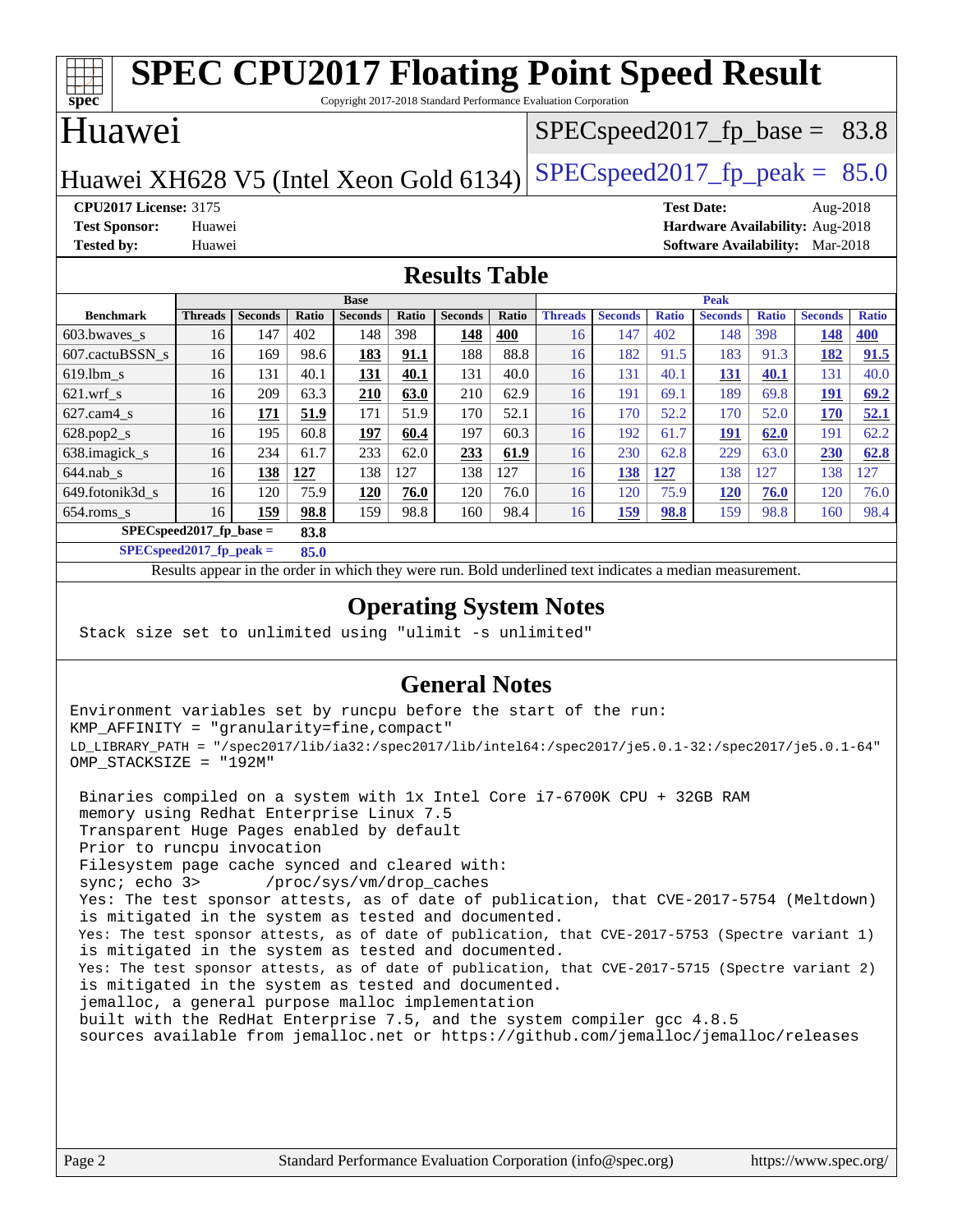### Page 3 Standard Performance Evaluation Corporation [\(info@spec.org\)](mailto:info@spec.org) <https://www.spec.org/> **[spec](http://www.spec.org/) [SPEC CPU2017 Floating Point Speed Result](http://www.spec.org/auto/cpu2017/Docs/result-fields.html#SPECCPU2017FloatingPointSpeedResult)** Copyright 2017-2018 Standard Performance Evaluation Corporation Huawei Huawei XH628 V5 (Intel Xeon Gold 6134) SPECspeed 2017 fp peak =  $85.0$  $SPECspeed2017<sub>fp</sub> base = 83.8$ **[CPU2017 License:](http://www.spec.org/auto/cpu2017/Docs/result-fields.html#CPU2017License)** 3175 **[Test Date:](http://www.spec.org/auto/cpu2017/Docs/result-fields.html#TestDate)** Aug-2018 **[Test Sponsor:](http://www.spec.org/auto/cpu2017/Docs/result-fields.html#TestSponsor)** Huawei **[Hardware Availability:](http://www.spec.org/auto/cpu2017/Docs/result-fields.html#HardwareAvailability)** Aug-2018 **[Tested by:](http://www.spec.org/auto/cpu2017/Docs/result-fields.html#Testedby)** Huawei **[Software Availability:](http://www.spec.org/auto/cpu2017/Docs/result-fields.html#SoftwareAvailability)** Mar-2018 **[Platform Notes](http://www.spec.org/auto/cpu2017/Docs/result-fields.html#PlatformNotes)** BIOS configuration: Power Policy Set to Load Balance Hyper-Threading Set to Disable XPT Prefetch Set to Enabled Sysinfo program /spec2017/bin/sysinfo Rev: r5797 of 2017-06-14 96c45e4568ad54c135fd618bcc091c0f running on localhost.localdomain Tue Aug 28 00:53:40 2018 SUT (System Under Test) info as seen by some common utilities. For more information on this section, see <https://www.spec.org/cpu2017/Docs/config.html#sysinfo> From /proc/cpuinfo model name : Intel(R) Xeon(R) Gold 6134 CPU @ 3.20GHz 2 "physical id"s (chips) 16 "processors" cores, siblings (Caution: counting these is hw and system dependent. The following excerpts from /proc/cpuinfo might not be reliable. Use with caution.) cpu cores : 8 siblings : 8 physical 0: cores 1 3 4 6 7 18 20 22 physical 1: cores 1 3 4 6 7 18 20 22 From lscpu: Architecture: x86\_64 CPU op-mode(s): 32-bit, 64-bit Byte Order: Little Endian  $CPU(s):$  16 On-line CPU(s) list: 0-15 Thread(s) per core: 1 Core(s) per socket: 8 Socket(s): 2 NUMA node(s): 2 Vendor ID: GenuineIntel CPU family: 6 Model: 85 Model name:  $Intel(R)$  Xeon(R) Gold 6134 CPU @ 3.20GHz Stepping: 4 CPU MHz: 3201.000 CPU max MHz: 3201.0000 CPU min MHz: 1200.0000 BogoMIPS: 6400.00 Virtualization: VT-x L1d cache: 32K<br>
L1i cache: 32K  $L1i$  cache: L2 cache: 1024K L3 cache: 25344K **(Continued on next page)**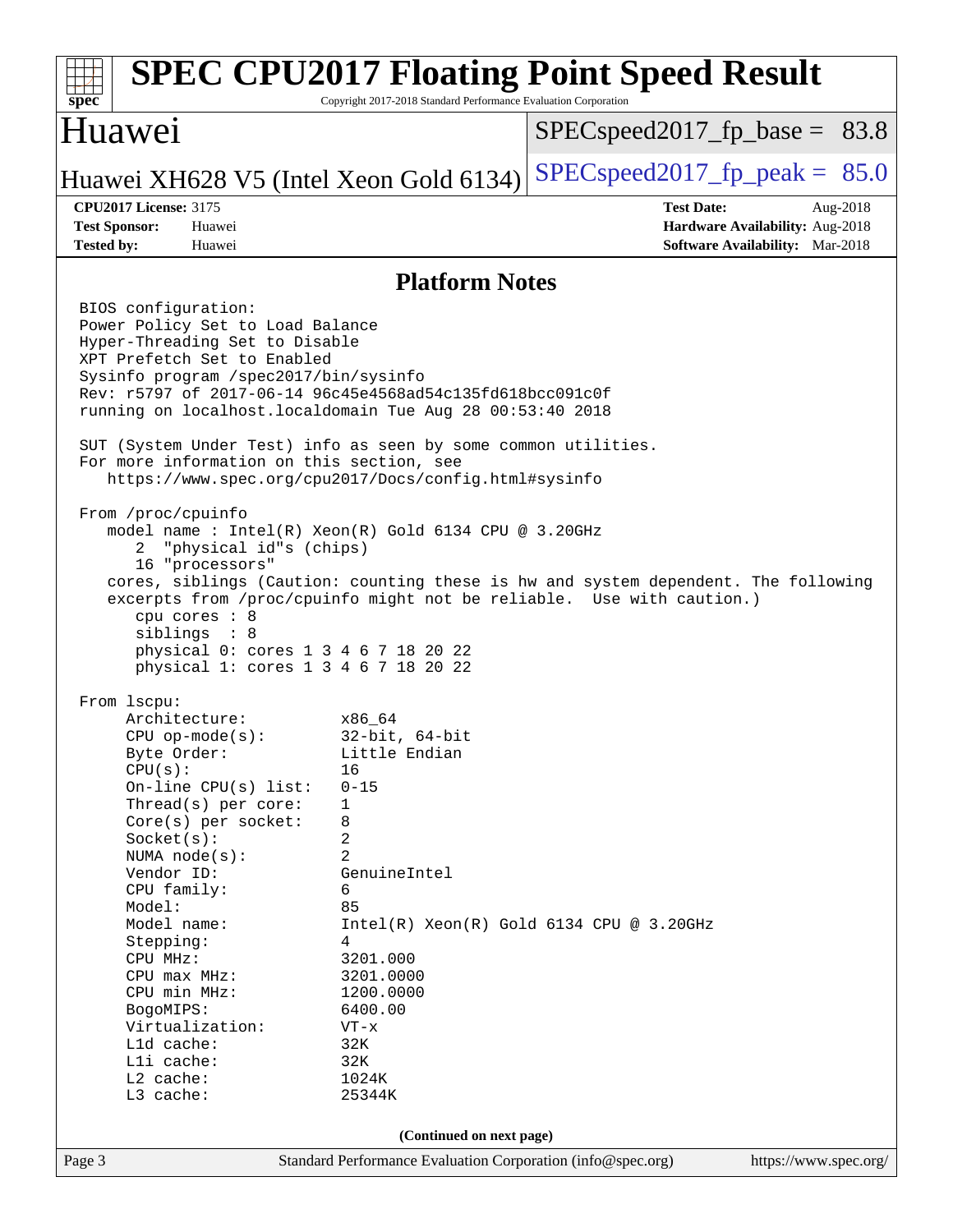| <b>SPEC CPU2017 Floating Point Speed Result</b><br>Copyright 2017-2018 Standard Performance Evaluation Corporation<br>spec <sup>®</sup>                                                                                                                                                                                                                                                                                                                                                                                                                                                                                                                                                                                                                                                                                                                                                                          |                                                                                                     |  |  |  |  |  |
|------------------------------------------------------------------------------------------------------------------------------------------------------------------------------------------------------------------------------------------------------------------------------------------------------------------------------------------------------------------------------------------------------------------------------------------------------------------------------------------------------------------------------------------------------------------------------------------------------------------------------------------------------------------------------------------------------------------------------------------------------------------------------------------------------------------------------------------------------------------------------------------------------------------|-----------------------------------------------------------------------------------------------------|--|--|--|--|--|
| Huawei                                                                                                                                                                                                                                                                                                                                                                                                                                                                                                                                                                                                                                                                                                                                                                                                                                                                                                           | $SPEC speed2017_f p\_base = 83.8$                                                                   |  |  |  |  |  |
| Huawei XH628 V5 (Intel Xeon Gold 6134)                                                                                                                                                                                                                                                                                                                                                                                                                                                                                                                                                                                                                                                                                                                                                                                                                                                                           | $SPEC speed2017_fp\_peak = 85.0$                                                                    |  |  |  |  |  |
| <b>CPU2017 License: 3175</b><br><b>Test Sponsor:</b><br>Huawei<br><b>Tested by:</b><br>Huawei                                                                                                                                                                                                                                                                                                                                                                                                                                                                                                                                                                                                                                                                                                                                                                                                                    | <b>Test Date:</b><br>Aug-2018<br>Hardware Availability: Aug-2018<br>Software Availability: Mar-2018 |  |  |  |  |  |
| <b>Platform Notes (Continued)</b>                                                                                                                                                                                                                                                                                                                                                                                                                                                                                                                                                                                                                                                                                                                                                                                                                                                                                |                                                                                                     |  |  |  |  |  |
| NUMA node0 CPU(s):<br>$0 - 7$<br>NUMA nodel CPU(s):<br>$8 - 15$<br>Flagg:<br>pat pse36 clflush dts acpi mmx fxsr sse sse2 ss ht tm pbe syscall nx pdpelgb rdtscp<br>lm constant_tsc art arch_perfmon pebs bts rep_good nopl xtopology nonstop_tsc<br>aperfmperf eagerfpu pni pclmulqdq dtes64 monitor ds_cpl vmx smx est tm2 ssse3 fma<br>cx16 xtpr pdcm pcid dca sse4_1 sse4_2 x2apic movbe popcnt tsc_deadline_timer aes<br>xsave avx f16c rdrand lahf_lm abm 3dnowprefetch epb cat_13 cdp_13 invpcid_single<br>intel_pt spec_ctrl ibpb_support tpr_shadow vnmi flexpriority ept vpid fsgsbase<br>tsc_adjust bmil hle avx2 smep bmi2 erms invpcid rtm cqm mpx rdt_a avx512f avx512dq<br>rdseed adx smap clflushopt clwb avx512cd avx512bw avx512vl xsaveopt xsavec xgetbvl<br>cqm_llc cqm_occup_llc cqm_mbm_total cqm_mbm_local dtherm ida arat pln pts<br>/proc/cpuinfo cache data<br>cache size $: 25344$ KB | fpu vme de pse tsc msr pae mce cx8 apic sep mtrr pge mca cmov                                       |  |  |  |  |  |
| From numactl --hardware WARNING: a numactl 'node' might or might not correspond to a<br>physical chip.<br>$available: 2 nodes (0-1)$<br>node 0 cpus: 0 1 2 3 4 5 6 7<br>node 0 size: 194741 MB<br>node 0 free: 189505 MB<br>node 1 cpus: 8 9 10 11 12 13 14 15<br>node 1 size: 196608 MB<br>node 1 free: 191538 MB<br>node distances:<br>node 0 1<br>0 :<br>10<br>21<br>21<br>10<br>1:                                                                                                                                                                                                                                                                                                                                                                                                                                                                                                                           |                                                                                                     |  |  |  |  |  |
| From /proc/meminfo<br>MemTotal:<br>394174880 kB<br>HugePages_Total:<br>0<br>2048 kB<br>Hugepagesize:                                                                                                                                                                                                                                                                                                                                                                                                                                                                                                                                                                                                                                                                                                                                                                                                             |                                                                                                     |  |  |  |  |  |
| From /etc/*release* /etc/*version*<br>os-release:<br>NAME="Red Hat Enterprise Linux Server"<br>VERSION="7.4 (Maipo)"<br>ID="rhel"<br>ID_LIKE="fedora"<br>VARIANT="Server"<br>VARIANT_ID="server"<br>VERSION_ID="7.4"<br>PRETTY_NAME="Red Hat Enterprise Linux Server 7.4 (Maipo)"<br>redhat-release: Red Hat Enterprise Linux Server release 7.4 (Maipo)<br>system-release: Red Hat Enterprise Linux Server release 7.4 (Maipo)                                                                                                                                                                                                                                                                                                                                                                                                                                                                                  |                                                                                                     |  |  |  |  |  |
| (Continued on next page)                                                                                                                                                                                                                                                                                                                                                                                                                                                                                                                                                                                                                                                                                                                                                                                                                                                                                         |                                                                                                     |  |  |  |  |  |
| Page 4<br>Standard Performance Evaluation Corporation (info@spec.org)                                                                                                                                                                                                                                                                                                                                                                                                                                                                                                                                                                                                                                                                                                                                                                                                                                            | https://www.spec.org/                                                                               |  |  |  |  |  |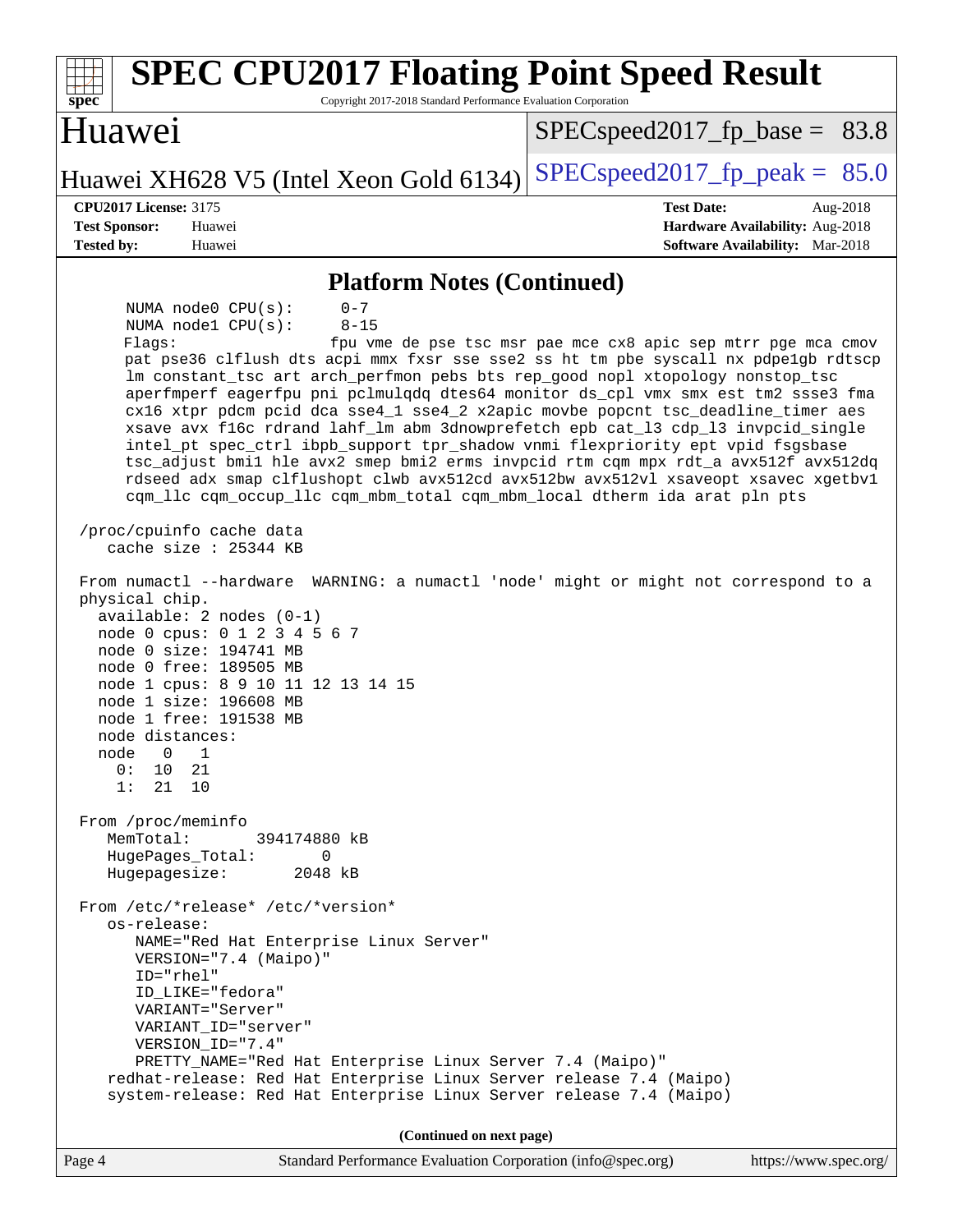| <b>SPEC CPU2017 Floating Point Speed Result</b><br>spec <sup>®</sup><br>Copyright 2017-2018 Standard Performance Evaluation Corporation                                                                                                                                                                                                                                                                                                                                                                      |                                                                                                     |  |  |  |  |  |
|--------------------------------------------------------------------------------------------------------------------------------------------------------------------------------------------------------------------------------------------------------------------------------------------------------------------------------------------------------------------------------------------------------------------------------------------------------------------------------------------------------------|-----------------------------------------------------------------------------------------------------|--|--|--|--|--|
| Huawei                                                                                                                                                                                                                                                                                                                                                                                                                                                                                                       | $SPEC speed2017_f p\_base = 83.8$                                                                   |  |  |  |  |  |
| Huawei XH628 V5 (Intel Xeon Gold 6134)                                                                                                                                                                                                                                                                                                                                                                                                                                                                       | $SPEC speed2017fp peak = 85.0$                                                                      |  |  |  |  |  |
| <b>CPU2017 License: 3175</b><br><b>Test Sponsor:</b><br>Huawei<br><b>Tested by:</b><br>Huawei                                                                                                                                                                                                                                                                                                                                                                                                                | <b>Test Date:</b><br>Aug-2018<br>Hardware Availability: Aug-2018<br>Software Availability: Mar-2018 |  |  |  |  |  |
| <b>Platform Notes (Continued)</b>                                                                                                                                                                                                                                                                                                                                                                                                                                                                            |                                                                                                     |  |  |  |  |  |
| system-release-cpe: cpe:/o:redhat:enterprise_linux:7.4:ga:server                                                                                                                                                                                                                                                                                                                                                                                                                                             |                                                                                                     |  |  |  |  |  |
| uname $-a$ :<br>Linux localhost.localdomain 3.10.0-693.11.6.el7.x86_64 #1 SMP Thu Dec 28 14:23:39 EST<br>2017 x86_64 x86_64 x86_64 GNU/Linux                                                                                                                                                                                                                                                                                                                                                                 |                                                                                                     |  |  |  |  |  |
| run-level 3 Aug 27 19:45                                                                                                                                                                                                                                                                                                                                                                                                                                                                                     |                                                                                                     |  |  |  |  |  |
| SPEC is set to: /spec2017<br>Filesystem<br>Type Size Used Avail Use% Mounted on<br>/dev/sda4<br>xfs<br>553G 5.6G 547G<br>$2\frac{6}{9}$ /                                                                                                                                                                                                                                                                                                                                                                    |                                                                                                     |  |  |  |  |  |
| Additional information from dmidecode follows. WARNING: Use caution when you interpret<br>this section. The 'dmidecode' program reads system data which is "intended to allow<br>hardware to be accurately determined", but the intent may not be met, as there are<br>frequent changes to hardware, firmware, and the "DMTF SMBIOS" standard.<br>BIOS INSYDE Corp. 0.86 08/06/2018<br>Memory:<br>4x NO DIMM NO DIMM<br>12x Samsung M393A4K40BB2-CTD 32 GB 2 rank 2666<br>(End of data from sysinfo program) |                                                                                                     |  |  |  |  |  |
| <b>Compiler Version Notes</b>                                                                                                                                                                                                                                                                                                                                                                                                                                                                                |                                                                                                     |  |  |  |  |  |
| ========<br>CC 619.1bm_s(base) 638.imagick_s(base, peak) 644.nab_s(base, peak)                                                                                                                                                                                                                                                                                                                                                                                                                               |                                                                                                     |  |  |  |  |  |
| icc (ICC) 18.0.2 20180210<br>Copyright (C) 1985-2018 Intel Corporation. All rights reserved.                                                                                                                                                                                                                                                                                                                                                                                                                 |                                                                                                     |  |  |  |  |  |
| $619.1$ bm_s(peak)<br>CC.                                                                                                                                                                                                                                                                                                                                                                                                                                                                                    |                                                                                                     |  |  |  |  |  |
| icc (ICC) 18.0.2 20180210<br>Copyright (C) 1985-2018 Intel Corporation. All rights reserved.                                                                                                                                                                                                                                                                                                                                                                                                                 |                                                                                                     |  |  |  |  |  |
| FC 607.cactuBSSN_s(base, peak)                                                                                                                                                                                                                                                                                                                                                                                                                                                                               |                                                                                                     |  |  |  |  |  |
| icpc (ICC) 18.0.2 20180210<br>Copyright (C) 1985-2018 Intel Corporation. All rights reserved.<br>icc (ICC) 18.0.2 20180210<br>Copyright (C) 1985-2018 Intel Corporation. All rights reserved.                                                                                                                                                                                                                                                                                                                |                                                                                                     |  |  |  |  |  |
|                                                                                                                                                                                                                                                                                                                                                                                                                                                                                                              |                                                                                                     |  |  |  |  |  |
| (Continued on next page)                                                                                                                                                                                                                                                                                                                                                                                                                                                                                     |                                                                                                     |  |  |  |  |  |
| Page 5<br>Standard Performance Evaluation Corporation (info@spec.org)                                                                                                                                                                                                                                                                                                                                                                                                                                        | https://www.spec.org/                                                                               |  |  |  |  |  |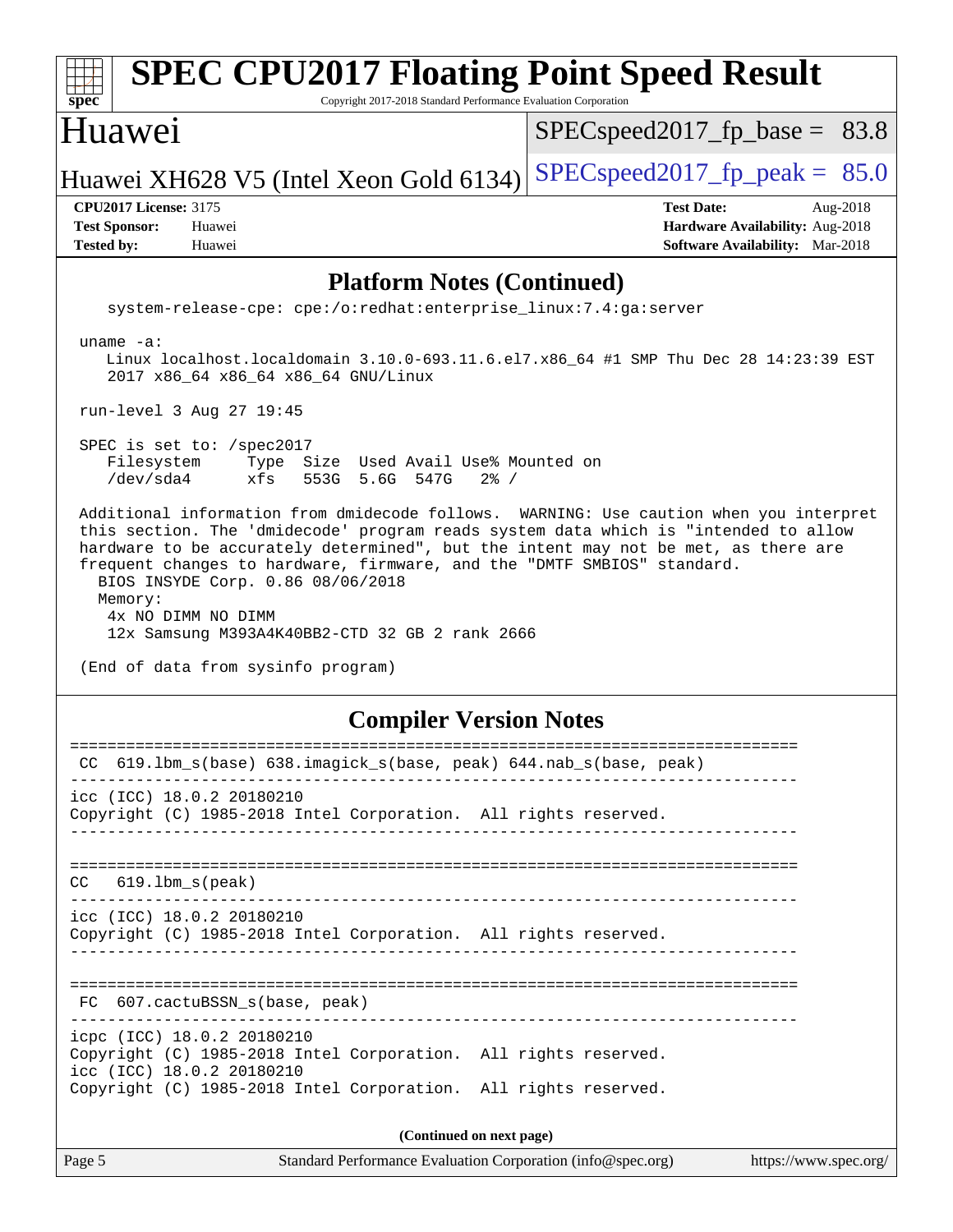| $spec^*$                                                                  | <b>SPEC CPU2017 Floating Point Speed Result</b>                                                                                                                                                  |  | Copyright 2017-2018 Standard Performance Evaluation Corporation |                                                                                                |                       |
|---------------------------------------------------------------------------|--------------------------------------------------------------------------------------------------------------------------------------------------------------------------------------------------|--|-----------------------------------------------------------------|------------------------------------------------------------------------------------------------|-----------------------|
| Huawei                                                                    |                                                                                                                                                                                                  |  |                                                                 | $SPEC speed2017_fp\_base =$                                                                    | 83.8                  |
|                                                                           | Huawei XH628 V5 (Intel Xeon Gold 6134)                                                                                                                                                           |  |                                                                 | $SPEC speed2017fp peak = 85.0$                                                                 |                       |
| <b>CPU2017 License: 3175</b><br><b>Test Sponsor:</b><br><b>Tested by:</b> | Huawei<br>Huawei                                                                                                                                                                                 |  |                                                                 | <b>Test Date:</b><br>Hardware Availability: Aug-2018<br><b>Software Availability:</b> Mar-2018 | Aug-2018              |
| <b>Compiler Version Notes (Continued)</b>                                 |                                                                                                                                                                                                  |  |                                                                 |                                                                                                |                       |
|                                                                           | ifort (IFORT) 18.0.2 20180210<br>Copyright (C) 1985-2018 Intel Corporation. All rights reserved.                                                                                                 |  |                                                                 |                                                                                                |                       |
| FC.                                                                       | 603.bwaves_s(base) 649.fotonik3d_s(base) 654.roms_s(base, peak)                                                                                                                                  |  |                                                                 |                                                                                                |                       |
|                                                                           | ifort (IFORT) 18.0.2 20180210<br>Copyright (C) 1985-2018 Intel Corporation. All rights reserved.                                                                                                 |  |                                                                 |                                                                                                |                       |
| FC.                                                                       | 603.bwaves_s(peak) 649.fotonik3d_s(peak)                                                                                                                                                         |  |                                                                 |                                                                                                |                       |
|                                                                           | ifort (IFORT) 18.0.2 20180210<br>Copyright (C) 1985-2018 Intel Corporation. All rights reserved.                                                                                                 |  |                                                                 |                                                                                                |                       |
|                                                                           | $CC$ 621.wrf_s(base) 627.cam4_s(base, peak) 628.pop2_s(base)                                                                                                                                     |  |                                                                 |                                                                                                |                       |
|                                                                           | ifort (IFORT) 18.0.2 20180210<br>Copyright (C) 1985-2018 Intel Corporation. All rights reserved.<br>icc (ICC) 18.0.2 20180210<br>Copyright (C) 1985-2018 Intel Corporation. All rights reserved. |  |                                                                 |                                                                                                |                       |
| CC                                                                        | $621.wrf_s(peak)$ $628.pop2_s(peak)$                                                                                                                                                             |  |                                                                 |                                                                                                |                       |
|                                                                           | ifort (IFORT) 18.0.2 20180210<br>Copyright (C) 1985-2018 Intel Corporation. All rights reserved.<br>icc (ICC) 18.0.2 20180210                                                                    |  |                                                                 |                                                                                                |                       |
|                                                                           | Copyright (C) 1985-2018 Intel Corporation. All rights reserved.                                                                                                                                  |  |                                                                 |                                                                                                |                       |
|                                                                           |                                                                                                                                                                                                  |  | <b>Base Compiler Invocation</b>                                 |                                                                                                |                       |
| C benchmarks:<br>$\text{icc}$ -m64 -std=c11                               |                                                                                                                                                                                                  |  |                                                                 |                                                                                                |                       |
| Fortran benchmarks:<br>ifort -m64                                         |                                                                                                                                                                                                  |  |                                                                 |                                                                                                |                       |
|                                                                           | Benchmarks using both Fortran and C:<br>ifort -m64 icc -m64 -std=c11                                                                                                                             |  |                                                                 |                                                                                                |                       |
| (Continued on next page)                                                  |                                                                                                                                                                                                  |  |                                                                 |                                                                                                |                       |
| Page 6                                                                    |                                                                                                                                                                                                  |  | Standard Performance Evaluation Corporation (info@spec.org)     |                                                                                                | https://www.spec.org/ |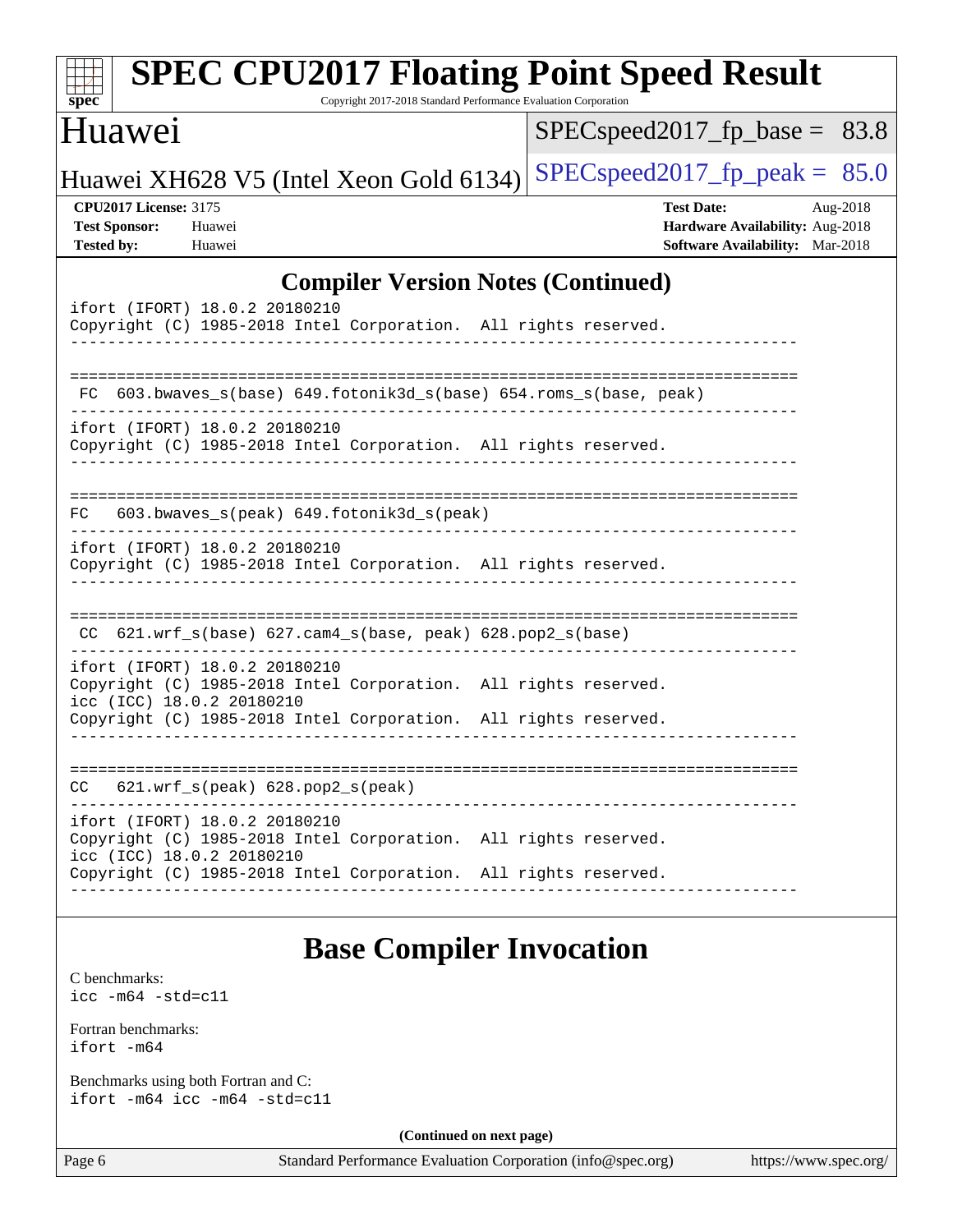

# **[SPEC CPU2017 Floating Point Speed Result](http://www.spec.org/auto/cpu2017/Docs/result-fields.html#SPECCPU2017FloatingPointSpeedResult)**

Copyright 2017-2018 Standard Performance Evaluation Corporation

## Huawei

 $SPECspeed2017<sub>fp</sub> base = 83.8$ 

Huawei XH628 V5 (Intel Xeon Gold 6134) SPECspeed 2017 fp peak =  $85.0$ 

**[CPU2017 License:](http://www.spec.org/auto/cpu2017/Docs/result-fields.html#CPU2017License)** 3175 **[Test Date:](http://www.spec.org/auto/cpu2017/Docs/result-fields.html#TestDate)** Aug-2018 **[Test Sponsor:](http://www.spec.org/auto/cpu2017/Docs/result-fields.html#TestSponsor)** Huawei **[Hardware Availability:](http://www.spec.org/auto/cpu2017/Docs/result-fields.html#HardwareAvailability)** Aug-2018 **[Tested by:](http://www.spec.org/auto/cpu2017/Docs/result-fields.html#Testedby)** Huawei **[Software Availability:](http://www.spec.org/auto/cpu2017/Docs/result-fields.html#SoftwareAvailability)** Mar-2018

# **[Base Compiler Invocation \(Continued\)](http://www.spec.org/auto/cpu2017/Docs/result-fields.html#BaseCompilerInvocation)**

[Benchmarks using Fortran, C, and C++:](http://www.spec.org/auto/cpu2017/Docs/result-fields.html#BenchmarksusingFortranCandCXX) [icpc -m64](http://www.spec.org/cpu2017/results/res2018q4/cpu2017-20181025-09307.flags.html#user_CC_CXX_FCbase_intel_icpc_64bit_4ecb2543ae3f1412ef961e0650ca070fec7b7afdcd6ed48761b84423119d1bf6bdf5cad15b44d48e7256388bc77273b966e5eb805aefd121eb22e9299b2ec9d9) [icc -m64 -std=c11](http://www.spec.org/cpu2017/results/res2018q4/cpu2017-20181025-09307.flags.html#user_CC_CXX_FCbase_intel_icc_64bit_c11_33ee0cdaae7deeeab2a9725423ba97205ce30f63b9926c2519791662299b76a0318f32ddfffdc46587804de3178b4f9328c46fa7c2b0cd779d7a61945c91cd35) [ifort -m64](http://www.spec.org/cpu2017/results/res2018q4/cpu2017-20181025-09307.flags.html#user_CC_CXX_FCbase_intel_ifort_64bit_24f2bb282fbaeffd6157abe4f878425411749daecae9a33200eee2bee2fe76f3b89351d69a8130dd5949958ce389cf37ff59a95e7a40d588e8d3a57e0c3fd751)

# **[Base Portability Flags](http://www.spec.org/auto/cpu2017/Docs/result-fields.html#BasePortabilityFlags)**

 603.bwaves\_s: [-DSPEC\\_LP64](http://www.spec.org/cpu2017/results/res2018q4/cpu2017-20181025-09307.flags.html#suite_basePORTABILITY603_bwaves_s_DSPEC_LP64) 607.cactuBSSN\_s: [-DSPEC\\_LP64](http://www.spec.org/cpu2017/results/res2018q4/cpu2017-20181025-09307.flags.html#suite_basePORTABILITY607_cactuBSSN_s_DSPEC_LP64) 619.lbm\_s: [-DSPEC\\_LP64](http://www.spec.org/cpu2017/results/res2018q4/cpu2017-20181025-09307.flags.html#suite_basePORTABILITY619_lbm_s_DSPEC_LP64) 621.wrf\_s: [-DSPEC\\_LP64](http://www.spec.org/cpu2017/results/res2018q4/cpu2017-20181025-09307.flags.html#suite_basePORTABILITY621_wrf_s_DSPEC_LP64) [-DSPEC\\_CASE\\_FLAG](http://www.spec.org/cpu2017/results/res2018q4/cpu2017-20181025-09307.flags.html#b621.wrf_s_baseCPORTABILITY_DSPEC_CASE_FLAG) [-convert big\\_endian](http://www.spec.org/cpu2017/results/res2018q4/cpu2017-20181025-09307.flags.html#user_baseFPORTABILITY621_wrf_s_convert_big_endian_c3194028bc08c63ac5d04de18c48ce6d347e4e562e8892b8bdbdc0214820426deb8554edfa529a3fb25a586e65a3d812c835984020483e7e73212c4d31a38223) 627.cam4\_s: [-DSPEC\\_LP64](http://www.spec.org/cpu2017/results/res2018q4/cpu2017-20181025-09307.flags.html#suite_basePORTABILITY627_cam4_s_DSPEC_LP64) [-DSPEC\\_CASE\\_FLAG](http://www.spec.org/cpu2017/results/res2018q4/cpu2017-20181025-09307.flags.html#b627.cam4_s_baseCPORTABILITY_DSPEC_CASE_FLAG) 628.pop2\_s: [-DSPEC\\_LP64](http://www.spec.org/cpu2017/results/res2018q4/cpu2017-20181025-09307.flags.html#suite_basePORTABILITY628_pop2_s_DSPEC_LP64) [-DSPEC\\_CASE\\_FLAG](http://www.spec.org/cpu2017/results/res2018q4/cpu2017-20181025-09307.flags.html#b628.pop2_s_baseCPORTABILITY_DSPEC_CASE_FLAG) [-convert big\\_endian](http://www.spec.org/cpu2017/results/res2018q4/cpu2017-20181025-09307.flags.html#user_baseFPORTABILITY628_pop2_s_convert_big_endian_c3194028bc08c63ac5d04de18c48ce6d347e4e562e8892b8bdbdc0214820426deb8554edfa529a3fb25a586e65a3d812c835984020483e7e73212c4d31a38223) [-assume byterecl](http://www.spec.org/cpu2017/results/res2018q4/cpu2017-20181025-09307.flags.html#user_baseFPORTABILITY628_pop2_s_assume_byterecl_7e47d18b9513cf18525430bbf0f2177aa9bf368bc7a059c09b2c06a34b53bd3447c950d3f8d6c70e3faf3a05c8557d66a5798b567902e8849adc142926523472) 638.imagick\_s: [-DSPEC\\_LP64](http://www.spec.org/cpu2017/results/res2018q4/cpu2017-20181025-09307.flags.html#suite_basePORTABILITY638_imagick_s_DSPEC_LP64) 644.nab\_s: [-DSPEC\\_LP64](http://www.spec.org/cpu2017/results/res2018q4/cpu2017-20181025-09307.flags.html#suite_basePORTABILITY644_nab_s_DSPEC_LP64) 649.fotonik3d\_s: [-DSPEC\\_LP64](http://www.spec.org/cpu2017/results/res2018q4/cpu2017-20181025-09307.flags.html#suite_basePORTABILITY649_fotonik3d_s_DSPEC_LP64) 654.roms\_s: [-DSPEC\\_LP64](http://www.spec.org/cpu2017/results/res2018q4/cpu2017-20181025-09307.flags.html#suite_basePORTABILITY654_roms_s_DSPEC_LP64)

# **[Base Optimization Flags](http://www.spec.org/auto/cpu2017/Docs/result-fields.html#BaseOptimizationFlags)**

#### [C benchmarks](http://www.spec.org/auto/cpu2017/Docs/result-fields.html#Cbenchmarks):

[-Wl,-z,muldefs](http://www.spec.org/cpu2017/results/res2018q4/cpu2017-20181025-09307.flags.html#user_CCbase_link_force_multiple1_b4cbdb97b34bdee9ceefcfe54f4c8ea74255f0b02a4b23e853cdb0e18eb4525ac79b5a88067c842dd0ee6996c24547a27a4b99331201badda8798ef8a743f577) [-xCORE-AVX2](http://www.spec.org/cpu2017/results/res2018q4/cpu2017-20181025-09307.flags.html#user_CCbase_f-xCORE-AVX2) [-ipo](http://www.spec.org/cpu2017/results/res2018q4/cpu2017-20181025-09307.flags.html#user_CCbase_f-ipo) [-O3](http://www.spec.org/cpu2017/results/res2018q4/cpu2017-20181025-09307.flags.html#user_CCbase_f-O3) [-no-prec-div](http://www.spec.org/cpu2017/results/res2018q4/cpu2017-20181025-09307.flags.html#user_CCbase_f-no-prec-div) [-qopt-prefetch](http://www.spec.org/cpu2017/results/res2018q4/cpu2017-20181025-09307.flags.html#user_CCbase_f-qopt-prefetch) [-ffinite-math-only](http://www.spec.org/cpu2017/results/res2018q4/cpu2017-20181025-09307.flags.html#user_CCbase_f_finite_math_only_cb91587bd2077682c4b38af759c288ed7c732db004271a9512da14a4f8007909a5f1427ecbf1a0fb78ff2a814402c6114ac565ca162485bbcae155b5e4258871) [-qopt-mem-layout-trans=3](http://www.spec.org/cpu2017/results/res2018q4/cpu2017-20181025-09307.flags.html#user_CCbase_f-qopt-mem-layout-trans_de80db37974c74b1f0e20d883f0b675c88c3b01e9d123adea9b28688d64333345fb62bc4a798493513fdb68f60282f9a726aa07f478b2f7113531aecce732043) [-qopenmp](http://www.spec.org/cpu2017/results/res2018q4/cpu2017-20181025-09307.flags.html#user_CCbase_qopenmp_16be0c44f24f464004c6784a7acb94aca937f053568ce72f94b139a11c7c168634a55f6653758ddd83bcf7b8463e8028bb0b48b77bcddc6b78d5d95bb1df2967) [-DSPEC\\_OPENMP](http://www.spec.org/cpu2017/results/res2018q4/cpu2017-20181025-09307.flags.html#suite_CCbase_DSPEC_OPENMP) [-L/usr/local/je5.0.1-64/lib](http://www.spec.org/cpu2017/results/res2018q4/cpu2017-20181025-09307.flags.html#user_CCbase_jemalloc_link_path64_4b10a636b7bce113509b17f3bd0d6226c5fb2346b9178c2d0232c14f04ab830f976640479e5c33dc2bcbbdad86ecfb6634cbbd4418746f06f368b512fced5394) [-ljemalloc](http://www.spec.org/cpu2017/results/res2018q4/cpu2017-20181025-09307.flags.html#user_CCbase_jemalloc_link_lib_d1249b907c500fa1c0672f44f562e3d0f79738ae9e3c4a9c376d49f265a04b9c99b167ecedbf6711b3085be911c67ff61f150a17b3472be731631ba4d0471706)

#### [Fortran benchmarks](http://www.spec.org/auto/cpu2017/Docs/result-fields.html#Fortranbenchmarks):

[-Wl,-z,muldefs](http://www.spec.org/cpu2017/results/res2018q4/cpu2017-20181025-09307.flags.html#user_FCbase_link_force_multiple1_b4cbdb97b34bdee9ceefcfe54f4c8ea74255f0b02a4b23e853cdb0e18eb4525ac79b5a88067c842dd0ee6996c24547a27a4b99331201badda8798ef8a743f577) -DSPEC OPENMP [-xCORE-AVX2](http://www.spec.org/cpu2017/results/res2018q4/cpu2017-20181025-09307.flags.html#user_FCbase_f-xCORE-AVX2) [-ipo](http://www.spec.org/cpu2017/results/res2018q4/cpu2017-20181025-09307.flags.html#user_FCbase_f-ipo) [-O3](http://www.spec.org/cpu2017/results/res2018q4/cpu2017-20181025-09307.flags.html#user_FCbase_f-O3) [-no-prec-div](http://www.spec.org/cpu2017/results/res2018q4/cpu2017-20181025-09307.flags.html#user_FCbase_f-no-prec-div) [-qopt-prefetch](http://www.spec.org/cpu2017/results/res2018q4/cpu2017-20181025-09307.flags.html#user_FCbase_f-qopt-prefetch) [-ffinite-math-only](http://www.spec.org/cpu2017/results/res2018q4/cpu2017-20181025-09307.flags.html#user_FCbase_f_finite_math_only_cb91587bd2077682c4b38af759c288ed7c732db004271a9512da14a4f8007909a5f1427ecbf1a0fb78ff2a814402c6114ac565ca162485bbcae155b5e4258871) [-qopt-mem-layout-trans=3](http://www.spec.org/cpu2017/results/res2018q4/cpu2017-20181025-09307.flags.html#user_FCbase_f-qopt-mem-layout-trans_de80db37974c74b1f0e20d883f0b675c88c3b01e9d123adea9b28688d64333345fb62bc4a798493513fdb68f60282f9a726aa07f478b2f7113531aecce732043) [-qopenmp](http://www.spec.org/cpu2017/results/res2018q4/cpu2017-20181025-09307.flags.html#user_FCbase_qopenmp_16be0c44f24f464004c6784a7acb94aca937f053568ce72f94b139a11c7c168634a55f6653758ddd83bcf7b8463e8028bb0b48b77bcddc6b78d5d95bb1df2967) [-nostandard-realloc-lhs](http://www.spec.org/cpu2017/results/res2018q4/cpu2017-20181025-09307.flags.html#user_FCbase_f_2003_std_realloc_82b4557e90729c0f113870c07e44d33d6f5a304b4f63d4c15d2d0f1fab99f5daaed73bdb9275d9ae411527f28b936061aa8b9c8f2d63842963b95c9dd6426b8a) [-L/usr/local/je5.0.1-64/lib](http://www.spec.org/cpu2017/results/res2018q4/cpu2017-20181025-09307.flags.html#user_FCbase_jemalloc_link_path64_4b10a636b7bce113509b17f3bd0d6226c5fb2346b9178c2d0232c14f04ab830f976640479e5c33dc2bcbbdad86ecfb6634cbbd4418746f06f368b512fced5394) [-ljemalloc](http://www.spec.org/cpu2017/results/res2018q4/cpu2017-20181025-09307.flags.html#user_FCbase_jemalloc_link_lib_d1249b907c500fa1c0672f44f562e3d0f79738ae9e3c4a9c376d49f265a04b9c99b167ecedbf6711b3085be911c67ff61f150a17b3472be731631ba4d0471706)

#### [Benchmarks using both Fortran and C](http://www.spec.org/auto/cpu2017/Docs/result-fields.html#BenchmarksusingbothFortranandC):

[-Wl,-z,muldefs](http://www.spec.org/cpu2017/results/res2018q4/cpu2017-20181025-09307.flags.html#user_CC_FCbase_link_force_multiple1_b4cbdb97b34bdee9ceefcfe54f4c8ea74255f0b02a4b23e853cdb0e18eb4525ac79b5a88067c842dd0ee6996c24547a27a4b99331201badda8798ef8a743f577) [-xCORE-AVX2](http://www.spec.org/cpu2017/results/res2018q4/cpu2017-20181025-09307.flags.html#user_CC_FCbase_f-xCORE-AVX2) [-ipo](http://www.spec.org/cpu2017/results/res2018q4/cpu2017-20181025-09307.flags.html#user_CC_FCbase_f-ipo) [-O3](http://www.spec.org/cpu2017/results/res2018q4/cpu2017-20181025-09307.flags.html#user_CC_FCbase_f-O3) [-no-prec-div](http://www.spec.org/cpu2017/results/res2018q4/cpu2017-20181025-09307.flags.html#user_CC_FCbase_f-no-prec-div) [-qopt-prefetch](http://www.spec.org/cpu2017/results/res2018q4/cpu2017-20181025-09307.flags.html#user_CC_FCbase_f-qopt-prefetch) [-ffinite-math-only](http://www.spec.org/cpu2017/results/res2018q4/cpu2017-20181025-09307.flags.html#user_CC_FCbase_f_finite_math_only_cb91587bd2077682c4b38af759c288ed7c732db004271a9512da14a4f8007909a5f1427ecbf1a0fb78ff2a814402c6114ac565ca162485bbcae155b5e4258871) [-qopt-mem-layout-trans=3](http://www.spec.org/cpu2017/results/res2018q4/cpu2017-20181025-09307.flags.html#user_CC_FCbase_f-qopt-mem-layout-trans_de80db37974c74b1f0e20d883f0b675c88c3b01e9d123adea9b28688d64333345fb62bc4a798493513fdb68f60282f9a726aa07f478b2f7113531aecce732043) [-qopenmp](http://www.spec.org/cpu2017/results/res2018q4/cpu2017-20181025-09307.flags.html#user_CC_FCbase_qopenmp_16be0c44f24f464004c6784a7acb94aca937f053568ce72f94b139a11c7c168634a55f6653758ddd83bcf7b8463e8028bb0b48b77bcddc6b78d5d95bb1df2967) [-DSPEC\\_OPENMP](http://www.spec.org/cpu2017/results/res2018q4/cpu2017-20181025-09307.flags.html#suite_CC_FCbase_DSPEC_OPENMP) [-nostandard-realloc-lhs](http://www.spec.org/cpu2017/results/res2018q4/cpu2017-20181025-09307.flags.html#user_CC_FCbase_f_2003_std_realloc_82b4557e90729c0f113870c07e44d33d6f5a304b4f63d4c15d2d0f1fab99f5daaed73bdb9275d9ae411527f28b936061aa8b9c8f2d63842963b95c9dd6426b8a) [-L/usr/local/je5.0.1-64/lib](http://www.spec.org/cpu2017/results/res2018q4/cpu2017-20181025-09307.flags.html#user_CC_FCbase_jemalloc_link_path64_4b10a636b7bce113509b17f3bd0d6226c5fb2346b9178c2d0232c14f04ab830f976640479e5c33dc2bcbbdad86ecfb6634cbbd4418746f06f368b512fced5394) [-ljemalloc](http://www.spec.org/cpu2017/results/res2018q4/cpu2017-20181025-09307.flags.html#user_CC_FCbase_jemalloc_link_lib_d1249b907c500fa1c0672f44f562e3d0f79738ae9e3c4a9c376d49f265a04b9c99b167ecedbf6711b3085be911c67ff61f150a17b3472be731631ba4d0471706)

#### [Benchmarks using Fortran, C, and C++:](http://www.spec.org/auto/cpu2017/Docs/result-fields.html#BenchmarksusingFortranCandCXX)

```
-Wl,-z,muldefs -xCORE-AVX2 -ipo -O3 -no-prec-div -qopt-prefetch
-ffinite-math-only -qopt-mem-layout-trans=3 -qopenmp -DSPEC_OPENMP
-nostandard-realloc-lhs -L/usr/local/je5.0.1-64/lib -ljemalloc
```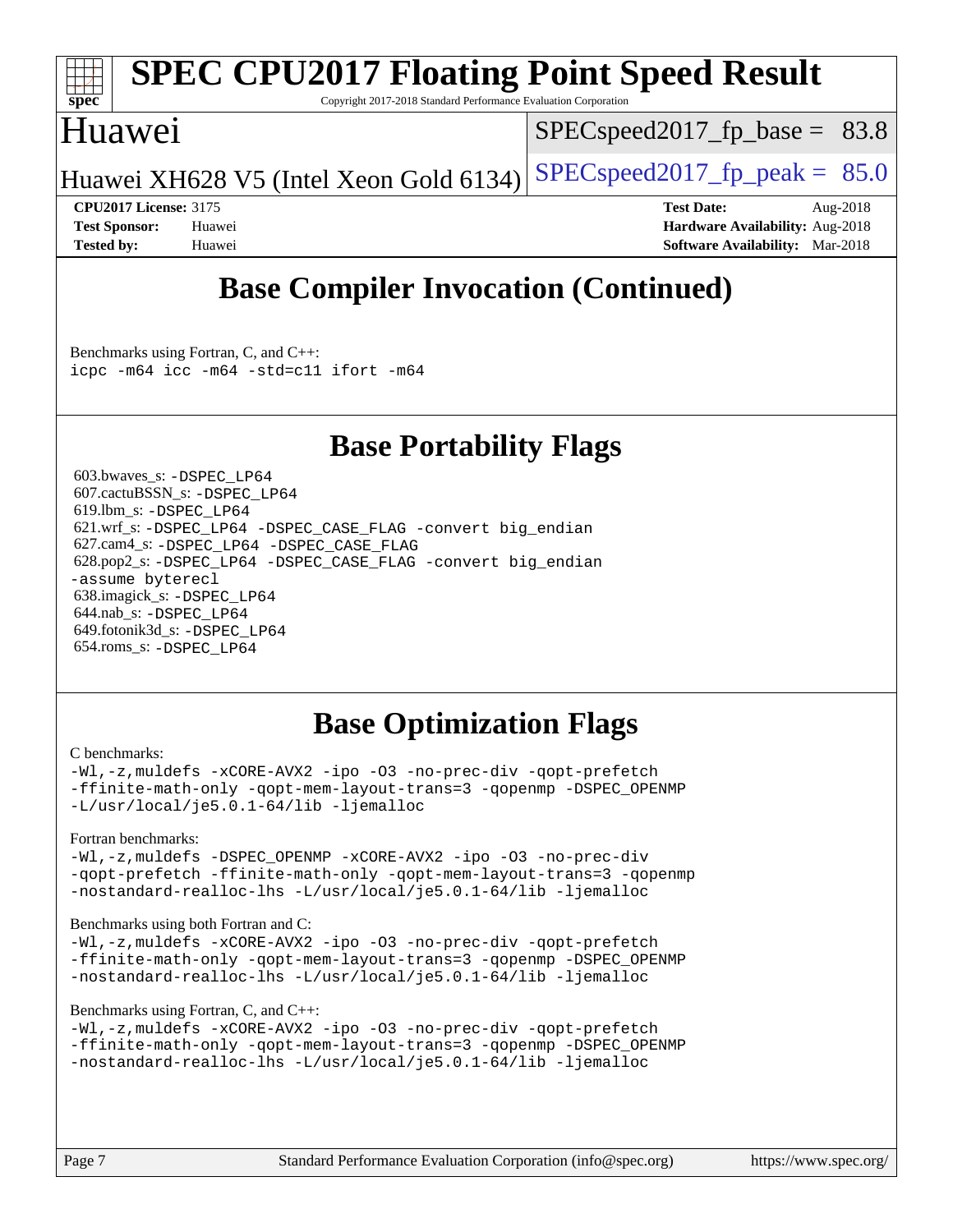# **[spec](http://www.spec.org/)**

# **[SPEC CPU2017 Floating Point Speed Result](http://www.spec.org/auto/cpu2017/Docs/result-fields.html#SPECCPU2017FloatingPointSpeedResult)**

Copyright 2017-2018 Standard Performance Evaluation Corporation

# Huawei

 $SPECspeed2017_fp\_base = 83.8$ 

Huawei XH628 V5 (Intel Xeon Gold 6134) SPECspeed 2017 fp peak =  $85.0$ 

**[CPU2017 License:](http://www.spec.org/auto/cpu2017/Docs/result-fields.html#CPU2017License)** 3175 **[Test Date:](http://www.spec.org/auto/cpu2017/Docs/result-fields.html#TestDate)** Aug-2018 **[Test Sponsor:](http://www.spec.org/auto/cpu2017/Docs/result-fields.html#TestSponsor)** Huawei **[Hardware Availability:](http://www.spec.org/auto/cpu2017/Docs/result-fields.html#HardwareAvailability)** Aug-2018 **[Tested by:](http://www.spec.org/auto/cpu2017/Docs/result-fields.html#Testedby)** Huawei **[Software Availability:](http://www.spec.org/auto/cpu2017/Docs/result-fields.html#SoftwareAvailability)** Mar-2018

# **[Peak Compiler Invocation](http://www.spec.org/auto/cpu2017/Docs/result-fields.html#PeakCompilerInvocation)**

[C benchmarks](http://www.spec.org/auto/cpu2017/Docs/result-fields.html#Cbenchmarks): [icc -m64 -std=c11](http://www.spec.org/cpu2017/results/res2018q4/cpu2017-20181025-09307.flags.html#user_CCpeak_intel_icc_64bit_c11_33ee0cdaae7deeeab2a9725423ba97205ce30f63b9926c2519791662299b76a0318f32ddfffdc46587804de3178b4f9328c46fa7c2b0cd779d7a61945c91cd35)

[Fortran benchmarks:](http://www.spec.org/auto/cpu2017/Docs/result-fields.html#Fortranbenchmarks) [ifort -m64](http://www.spec.org/cpu2017/results/res2018q4/cpu2017-20181025-09307.flags.html#user_FCpeak_intel_ifort_64bit_24f2bb282fbaeffd6157abe4f878425411749daecae9a33200eee2bee2fe76f3b89351d69a8130dd5949958ce389cf37ff59a95e7a40d588e8d3a57e0c3fd751)

[Benchmarks using both Fortran and C](http://www.spec.org/auto/cpu2017/Docs/result-fields.html#BenchmarksusingbothFortranandC): [ifort -m64](http://www.spec.org/cpu2017/results/res2018q4/cpu2017-20181025-09307.flags.html#user_CC_FCpeak_intel_ifort_64bit_24f2bb282fbaeffd6157abe4f878425411749daecae9a33200eee2bee2fe76f3b89351d69a8130dd5949958ce389cf37ff59a95e7a40d588e8d3a57e0c3fd751) [icc -m64 -std=c11](http://www.spec.org/cpu2017/results/res2018q4/cpu2017-20181025-09307.flags.html#user_CC_FCpeak_intel_icc_64bit_c11_33ee0cdaae7deeeab2a9725423ba97205ce30f63b9926c2519791662299b76a0318f32ddfffdc46587804de3178b4f9328c46fa7c2b0cd779d7a61945c91cd35)

[Benchmarks using Fortran, C, and C++](http://www.spec.org/auto/cpu2017/Docs/result-fields.html#BenchmarksusingFortranCandCXX): [icpc -m64](http://www.spec.org/cpu2017/results/res2018q4/cpu2017-20181025-09307.flags.html#user_CC_CXX_FCpeak_intel_icpc_64bit_4ecb2543ae3f1412ef961e0650ca070fec7b7afdcd6ed48761b84423119d1bf6bdf5cad15b44d48e7256388bc77273b966e5eb805aefd121eb22e9299b2ec9d9) [icc -m64 -std=c11](http://www.spec.org/cpu2017/results/res2018q4/cpu2017-20181025-09307.flags.html#user_CC_CXX_FCpeak_intel_icc_64bit_c11_33ee0cdaae7deeeab2a9725423ba97205ce30f63b9926c2519791662299b76a0318f32ddfffdc46587804de3178b4f9328c46fa7c2b0cd779d7a61945c91cd35) [ifort -m64](http://www.spec.org/cpu2017/results/res2018q4/cpu2017-20181025-09307.flags.html#user_CC_CXX_FCpeak_intel_ifort_64bit_24f2bb282fbaeffd6157abe4f878425411749daecae9a33200eee2bee2fe76f3b89351d69a8130dd5949958ce389cf37ff59a95e7a40d588e8d3a57e0c3fd751)

# **[Peak Portability Flags](http://www.spec.org/auto/cpu2017/Docs/result-fields.html#PeakPortabilityFlags)**

Same as Base Portability Flags

# **[Peak Optimization Flags](http://www.spec.org/auto/cpu2017/Docs/result-fields.html#PeakOptimizationFlags)**

[C benchmarks](http://www.spec.org/auto/cpu2017/Docs/result-fields.html#Cbenchmarks):

 $619.$ lbm\_s: basepeak = yes

 638.imagick\_s: [-xCORE-AVX2](http://www.spec.org/cpu2017/results/res2018q4/cpu2017-20181025-09307.flags.html#user_peakCOPTIMIZE638_imagick_s_f-xCORE-AVX2) [-ipo](http://www.spec.org/cpu2017/results/res2018q4/cpu2017-20181025-09307.flags.html#user_peakCOPTIMIZE638_imagick_s_f-ipo) [-O3](http://www.spec.org/cpu2017/results/res2018q4/cpu2017-20181025-09307.flags.html#user_peakCOPTIMIZE638_imagick_s_f-O3) [-no-prec-div](http://www.spec.org/cpu2017/results/res2018q4/cpu2017-20181025-09307.flags.html#user_peakCOPTIMIZE638_imagick_s_f-no-prec-div) [-qopt-prefetch](http://www.spec.org/cpu2017/results/res2018q4/cpu2017-20181025-09307.flags.html#user_peakCOPTIMIZE638_imagick_s_f-qopt-prefetch) [-ffinite-math-only](http://www.spec.org/cpu2017/results/res2018q4/cpu2017-20181025-09307.flags.html#user_peakCOPTIMIZE638_imagick_s_f_finite_math_only_cb91587bd2077682c4b38af759c288ed7c732db004271a9512da14a4f8007909a5f1427ecbf1a0fb78ff2a814402c6114ac565ca162485bbcae155b5e4258871) [-qopt-mem-layout-trans=3](http://www.spec.org/cpu2017/results/res2018q4/cpu2017-20181025-09307.flags.html#user_peakCOPTIMIZE638_imagick_s_f-qopt-mem-layout-trans_de80db37974c74b1f0e20d883f0b675c88c3b01e9d123adea9b28688d64333345fb62bc4a798493513fdb68f60282f9a726aa07f478b2f7113531aecce732043) [-qopenmp](http://www.spec.org/cpu2017/results/res2018q4/cpu2017-20181025-09307.flags.html#user_peakCOPTIMIZE638_imagick_s_qopenmp_16be0c44f24f464004c6784a7acb94aca937f053568ce72f94b139a11c7c168634a55f6653758ddd83bcf7b8463e8028bb0b48b77bcddc6b78d5d95bb1df2967) [-DSPEC\\_OPENMP](http://www.spec.org/cpu2017/results/res2018q4/cpu2017-20181025-09307.flags.html#suite_peakCOPTIMIZE638_imagick_s_DSPEC_OPENMP)

 $644.nab$ <sub>S</sub>: basepeak = yes

[Fortran benchmarks](http://www.spec.org/auto/cpu2017/Docs/result-fields.html#Fortranbenchmarks):

 $603.bwaves$  s: basepeak = yes

 $649.$ fotonik $3d$ <sub>-</sub>s: basepeak = yes

654.roms\_s: basepeak = yes

[Benchmarks using both Fortran and C](http://www.spec.org/auto/cpu2017/Docs/result-fields.html#BenchmarksusingbothFortranandC):

```
 621.wrf_s: -prof-gen(pass 1) -prof-use(pass 2) -O2 -xCORE-AVX2
-qopt-prefetch -ipo -O3 -ffinite-math-only -no-prec-div
-qopt-mem-layout-trans=3 -DSPEC_SUPPRESS_OPENMP -qopenmp
-DSPEC_OPENMP -nostandard-realloc-lhs
```
**(Continued on next page)**

Page 8 Standard Performance Evaluation Corporation [\(info@spec.org\)](mailto:info@spec.org) <https://www.spec.org/>